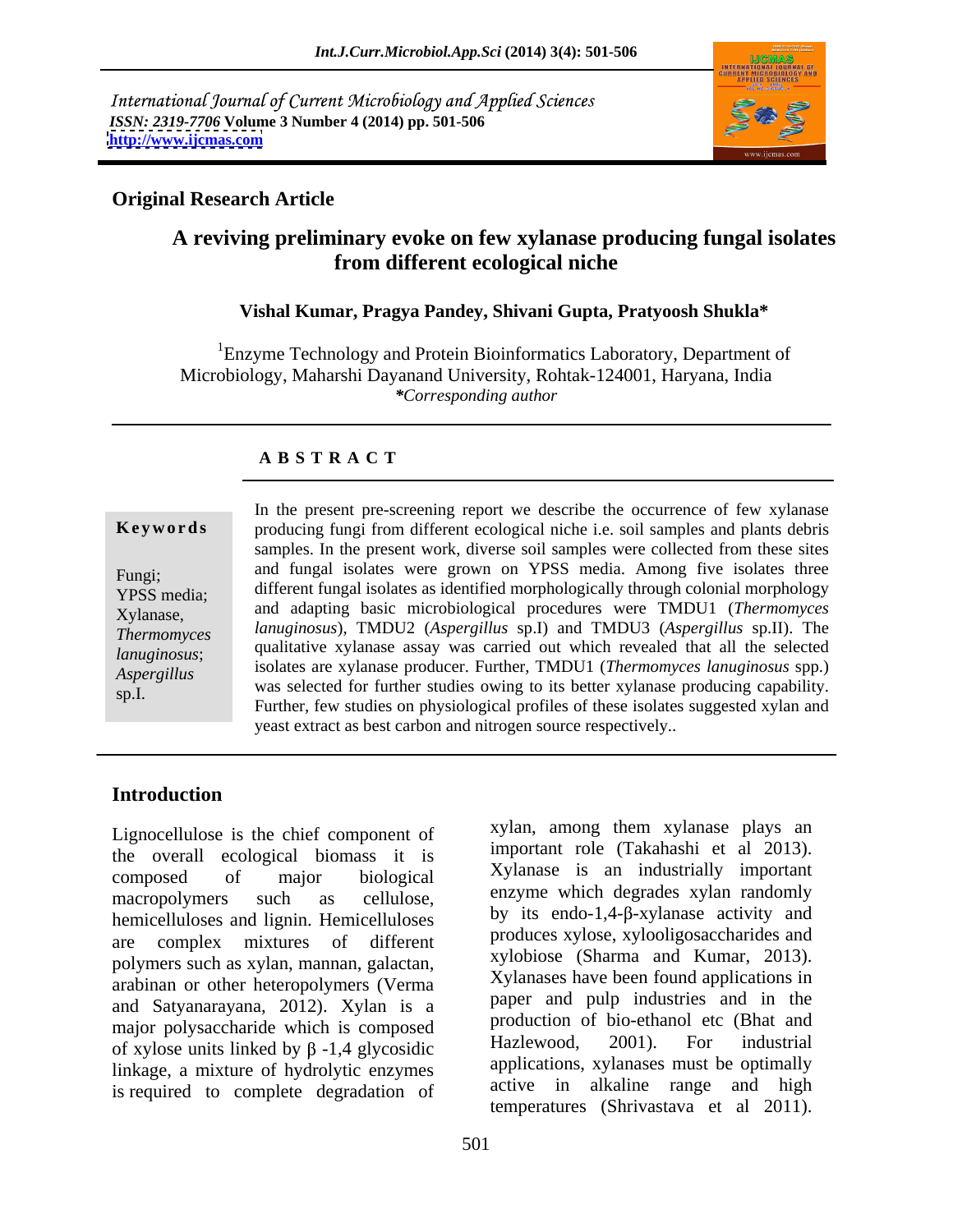There are several groups of maintained on YPSS slants and stored at microorganisms that are very rich sources of thermostable xylanases, such as bacteria, actinomycetes, and fungi (Suneetha, 2011; Kamble and Jadhav, 2012). Among these groups several genus of filamentous fungi secrete high amounts Fungal isolates were screened for xylanase of extracellular thermophilic xylanases. <br>
production on Czapek's agar medium There is some important genus of (Birch wood Xylan- 5 g/l, Peptone- 5 g/l, filamentous fungi, which produces K2HPO4- 1 g/l, MgSO4 - 1 g/l**,** Agar 20 xylanases such as *Thermomyces,*  g/l). After inoculation the plates were kept *Trichoderma, Aspergillus* etc. (Takahashi at 50°C for 6 days and then the plate was et al 2013; Shrivastava et al 2013). treated with Congo red and washed with 1 *Themomyces lanuginosus* (previously known as *Humicola lanuginose*) is a (Tallapragada and Venkatesh, 2011). The thermophilic fungus widely distributed in confirmed fungal isolates were found to be self-heating mass of organic debris and xylanase positive and some selected soil (Singh et al 2003). This fungus isolates were maintained on YPSS agar produces thermostable and alkalistable xylanases which is best suitable for bio bleaching process in paper and pulp industry. In the present work, we are reporting a swift description on few Spore Suspension xylanase producing fungal isolates from different ecological niche. Slants were prepared in Erlenmeyer

#### **Sample, media and growth conditions**

The different soil samples and plants debris samples were collected from the pot and garden of M.D. University, Rohtak. 50 ml of this solution was added in each<br>Soil suspensions in sterilized distilled flask and mycelium was scratched with a Soil suspensions in sterilized distilled water (0.1 g/ml) were prepared and serially diluted from  $10^{-1}$  to  $10^{-3}$  dilutions and 100 µl of each diluted sample were spread onto agar plates (YPSS: Yeast extract- 4 g/l, Soluble Starch- 15 g/l ,  $MgSO_{4}$ - 1 g/ l, K<sub>2</sub>HPO<sub>4</sub>- 1 g/l, Agar- 20 g/ l ; PDA: Potato infusion- 200 g/l, Dextrose 20 g/ l, Agar 20 g/ l; SDA: Dextrose 40 g/l, Peptone 10 g/l, Agar 20 g/l) containing 0.8 g/l Kanamycin. The plates were incubated at  $50^{\circ}$ C for 3-4 days. Fungal colonies were isolated and

4°C. The slant cultures were sub cultured every month.

#### **Primary screening (Zone of clearance)**

M NaCl to observe the solubilisation zone plates for further studies.

### **Qualitative Enzyme Assay**

#### **Spore Suspension**

**Materials and Methods** 50 ml of YPSS agar medium. Each fungal  $^{-1}$  to  $10^{-3}$  dilutions filter assembly to  $10^{-3}$  dilutions filter assembly.  $\frac{1}{2}$  dilutions filter assembly dilutions filter assembly. conical flasks each of 250 ml containing isolates were inoculated in respective flask and incubated at 50°C for 7 days. A saline solution in 150 ml distilled water by adding 0.15 ml Tween-80 (0.01%) and 1.23 g NaCl was prepared. A quantity of 50 ml of this solution was added in each flask and mycelium was scratched with a sterilized loop and filtered with autoclaved filter assembly.

### **Solid State Fermentation (SSF)**

 $\rm{^{\circ}C}$  for 3-4 days. were sterilized and were inoculated with 1 Solid State Fermentation for xylanase production was carried out in Erlenmeyer flasks (250 ml) containing 10 g of wheat bran as substrate which was moisturised with 10 ml of distilled water. These flasks ml of spore suspension at concentration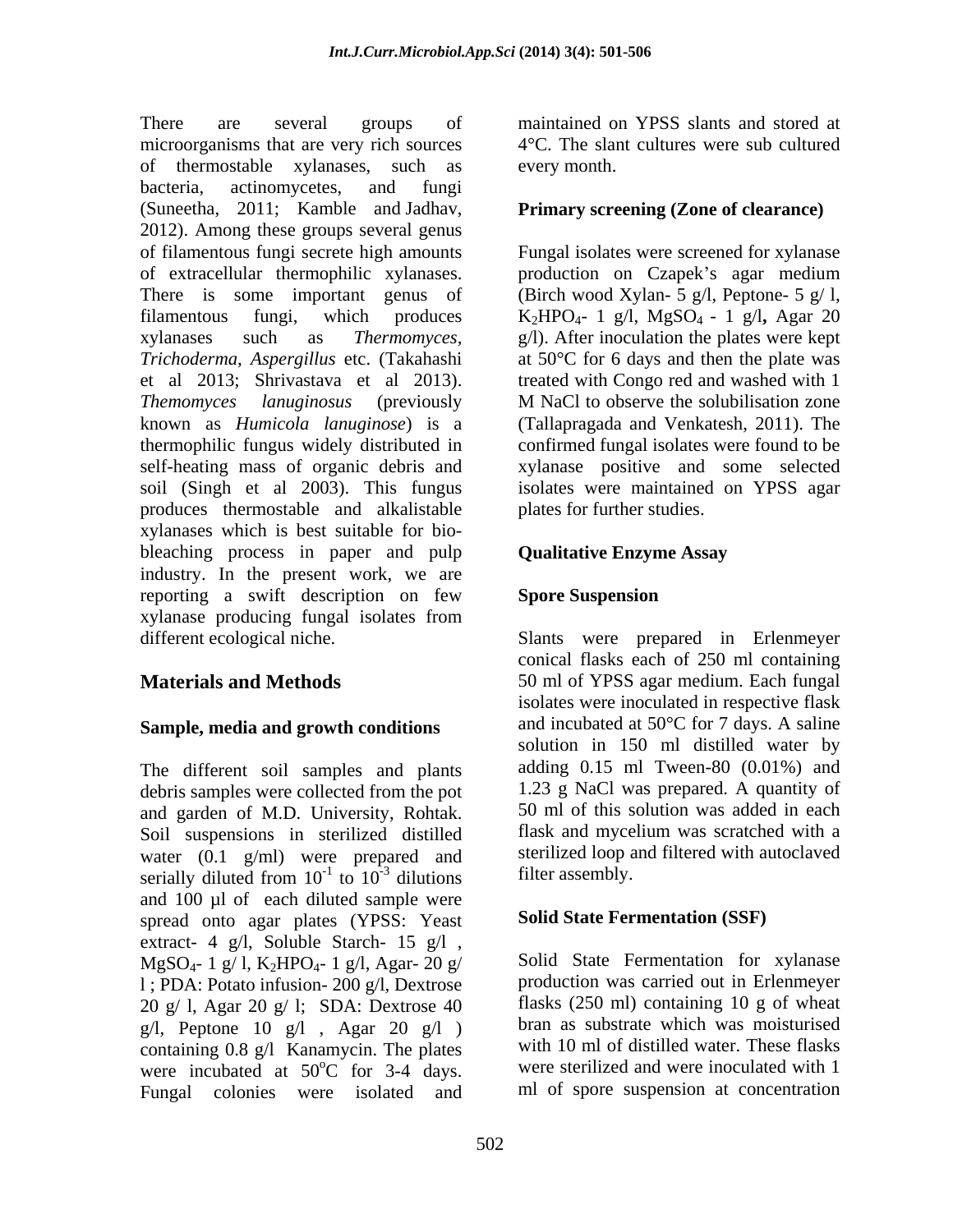$10<sup>5</sup>$  -10<sup>6</sup>/ml and the flasks were incubated /ml and the flasks were incubated **Morphological and microscopic**  at 50°C in stationary condition. The samples were obtained after 72 hrs and

Xylanase activity was determined by measuring the amount of reducing sugars coloured on YPSS medium. During liberated from birchwood xylan used as a substrate. Dinitrosalicylic acid (DNS) was observed small conidia were attached method was used to determine reducing to hyphae all over its length and free sugar concentration (Shrivastava, et al. conidia which get detached from hyphea 2011). The substrate was prepared by were randomly scattered as visible under dissolving birchwood xylan in acetate light microscope. Whereas TMDU2 and buffer pH 5.0 (1.0% w/v). The reaction TMDU3 were black and brownish yellow mixture containing 1 ml of substrate solution and 1 ml of enzyme solution colour change were observed. It was (crude enzyme) and incubated for 30 min studied under microscope TMDU2 have at 50ºC, then the reaction was stopped by large globose conidia and TMDU3 have adding 3 ml of DNS reagent and reading were taken by spectrophotometer at 540 nm.

# **Results and Discussion**

A total of five fungal strains namely TMDU1, TMDU2, TMDU3, TMDU4 and was recognised as best xylanase producer. TMDU5 were isolated from the soil and This isolate was confirmed as plant debris sample. All of these isolates Thermomyces sp. by morphological were showing optimum growth at 50°C. All of these thermophilic fungal isolates were screened for xylanase production on Czapek Dox Agar medium. It was observed that only three fungal isolates were recorded from different ecological TMDU1. TMDU2 and TMDU3 were able inche such as potted plant, soil from TMDU1, TMDU2 and TMDU3 were able to grow on this medium. The results of primary screening (zone of clearance) presented that TMDU1 showing maximum xylanase production as compared to other two isolates viz. TMDU2 and TMDU3. xylanase producers is prevalent in these

# **characters**

were filtered using filter paper (Whatman The isolates TMDU1 showing gradual no. 1). Further, the clear supernatant was colour change during its growth due to collected for xylanase assay. pigment production. Initially at second day **Xylanase Assay** gradually turned light yellowish to light it shows white filamentous growth, which brown it showed brown colour at fourth day and finally, at sixth day it was wine microscopic examination of TMDU1 it in colour and there were no significant comparatively small columner conidia attached to terminal end of hyphae.

### **Xylanase estimation**

**Isolation and primary Screening** colour during xylanase assay with DNS All the three isolates were producing the isolate TMDU1 was showing highest colour intensity (OD 0.684) so this isolate This isolate was confirmed as *Thermomyces sp.* by morphological characteristics and microscopic conidial and hyphae structures characteristics.

> A total of five thermophilic fungal isolates were recorded from different ecological niche such as potted plant, soil from garden, plant debris from garden. Three isolates (TMDU1, TMDU2 and TMDU3) were found xylanase producers; this reflects that a high percentage (60%) of samples. Further these isolates were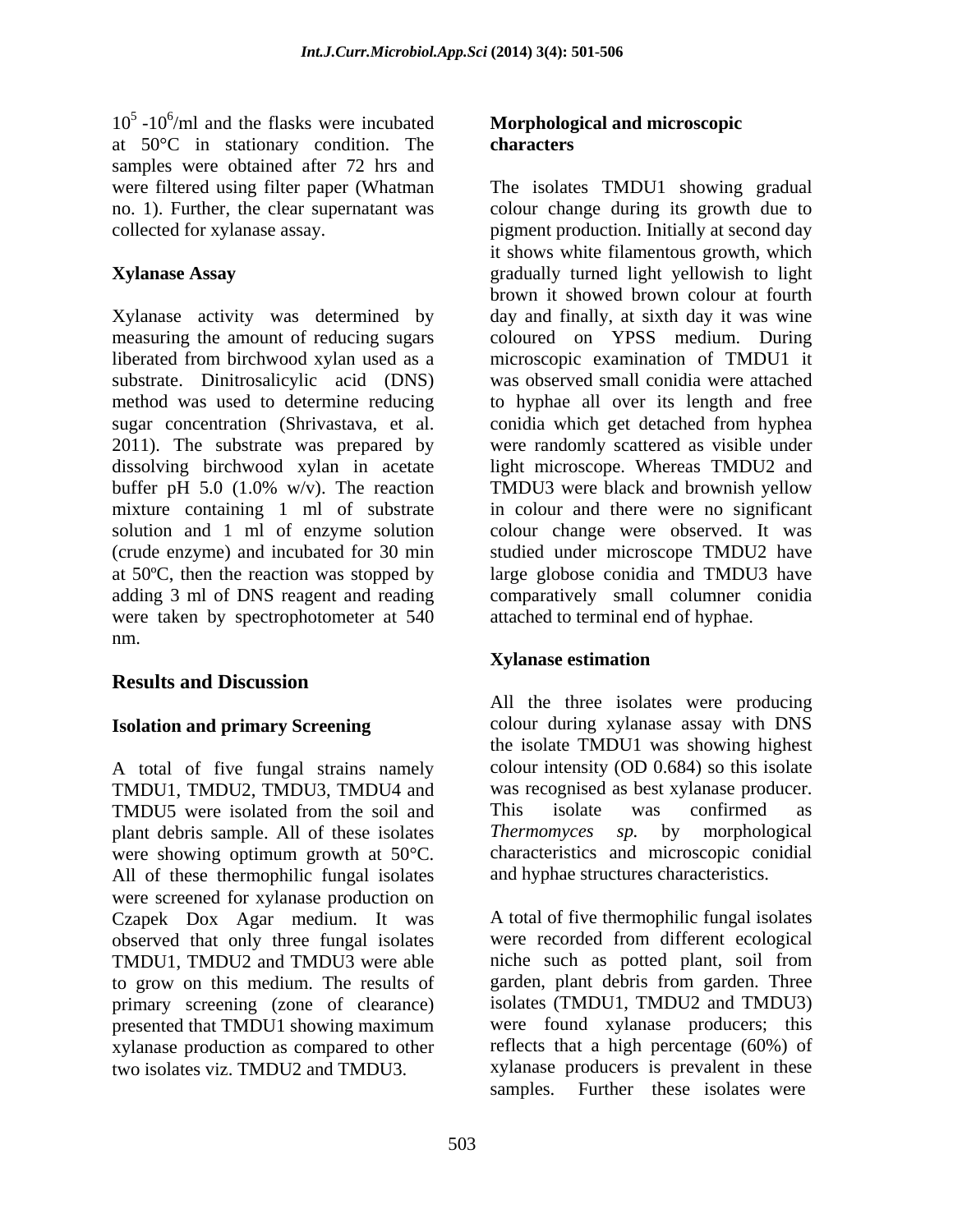

**Figure I** *Thermomyces lanuginosus* TMDU1 (96 Hrs old culture)

**Figure II** *Thermomyces lanuginosus* TMDU1 (40X) showing hyphae and condidia



**Table.1** Morphological and microscopic characteristics of different fungal isolates and xylanase producing capability

| <b>Isolate</b><br>No. | Colony characteristics                                                                            | <b>Microscopic identification</b>                                                                                                                                                                                                                | Isolate<br>Identification | <b>Xylanase producing</b><br>capability/Zone of<br>clearance |
|-----------------------|---------------------------------------------------------------------------------------------------|--------------------------------------------------------------------------------------------------------------------------------------------------------------------------------------------------------------------------------------------------|---------------------------|--------------------------------------------------------------|
| TMDU1                 | on whole plate                                                                                    | Regular change in colour Small conidia were attached Thermomyces<br>  pale white to dark brown,   to hyphae all over the its $ sp.$<br>  mycelial growth spreaded   length and some conidia get  <br>deattached from hyphae<br>spreaded randomly |                           | $+++$                                                        |
|                       | TMDU2   Black coloured,<br>change<br>significant<br>colour, mycelia<br>mat<br>with regular margin | not Large globose conidia Aspergillus<br>in attached at the tip of hyphae $ sp.I$                                                                                                                                                                |                           | $++$                                                         |
| TMDU3 Brownish        | change<br>yellow<br>to to<br>brownish yellow, regular<br>shaped margin                            | yellow Small columner conidia Aspergillus<br>coloured, slight colour attached at the tip of hyphae $\int$ sp.II                                                                                                                                  |                           |                                                              |
|                       | TMDU4   White coloured mat have<br>oval shape with regular<br>margin                              | Not identified                                                                                                                                                                                                                                   | Not identified            | nd                                                           |
|                       | TMDU5 Green coloured powdery<br>growth with, no colour<br>change, irregular margin                | Not identified                                                                                                                                                                                                                                   | Not identified            | nd                                                           |

Abbreviations: + + +: Excellent; + +: Good; +: Fair nd: Not detected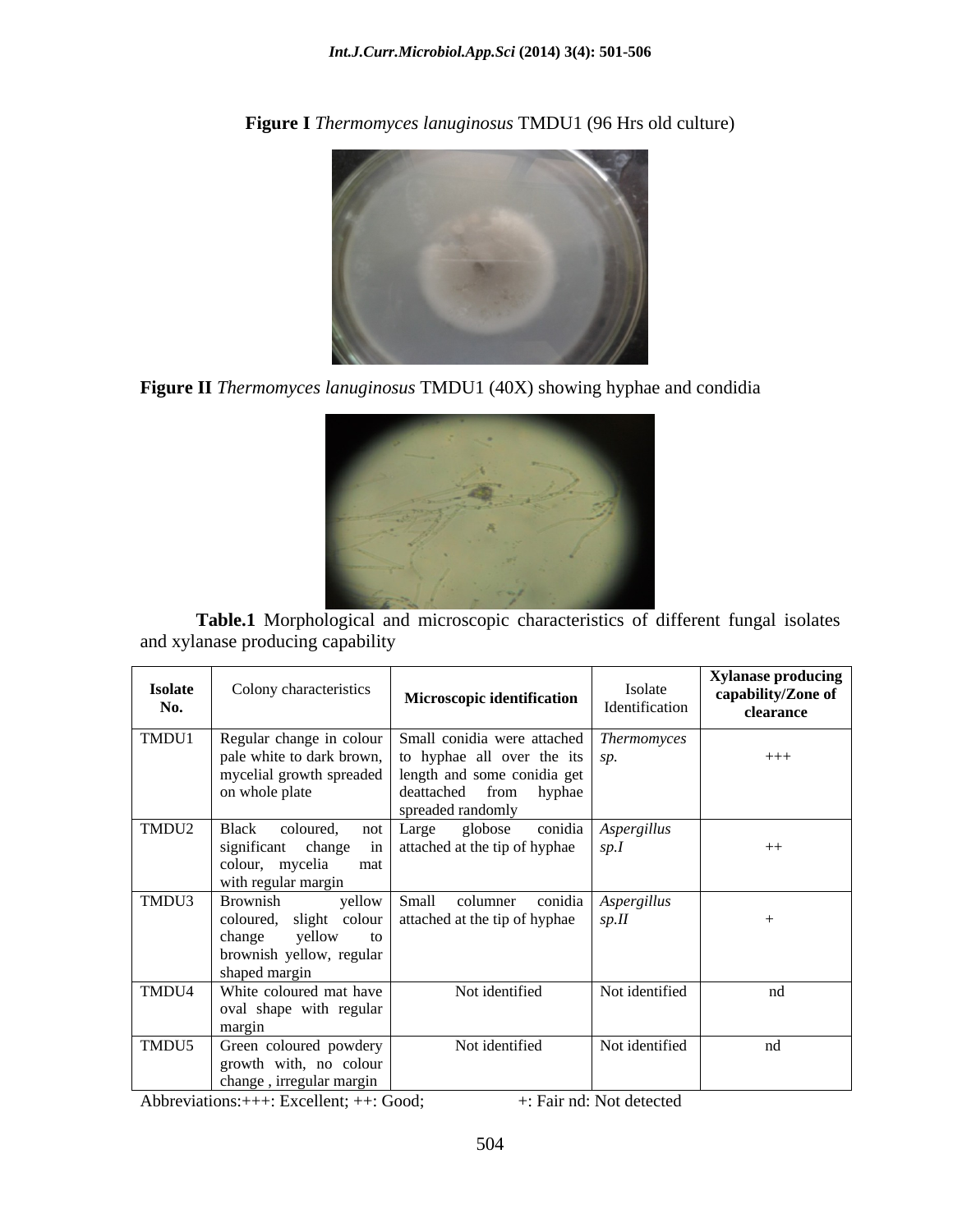identified on the basis of their application of xylanases as well as in morphological and microscopic designing new enzymes for their use in characteristics which revealed them as *Thermomyces sp.* (TMDU1), *Aspergillus sp.I* (TMDU2), *Aspergillus sp II* (TMDU3). A review of literature suggests that there are related studies were reported by Takahashi et al (2013) and Shrivastava et al. (2013). Although there are several of Science and Technology, Govt. of India other reports on xylanase producing fungal (DST Fast Track Grant. No. SR/FT/LS species such as *Penicillium sp., Chaetomium sp., Fusarium sp.* etc. (Sharma and Kumar, 2013) but **References** *Thermomyces sp.* is reported as one of the best xynalase producers by many Bhat, M.K., and Hazlewood, G.P. researchers, The reports of xylanase 2001. Enzymology and other production from *Thermomyces lanuginosus* IOC-4145 (Monica et al 2003), *Thermomyces lanuginosus* DSM 5826 (Khucharoenphaisana et al 2008) and mutrition. CAB *Thermomyces lanuginosus* SS8 International,Wallingford., pp. 11–60. (Shrivastava et al 2011) are noteworthy in  $\mu$  and  $\mu$  and  $\mu$  and Jadhav. this perception. It is also envisaged that *Thermomyces lanuginosus* xylanases are found to be thermostable and pH tolerant<br>by a New Species of Bacillus in Solid so they can be used as most excellent State Fermentation. International appropriate choice for the pulp and paper **but is a set of the pulp and paper** such as a set of Microbiology. industry. The further purification and bioprocess optimization for such xylanases at lab scale and pilot scale are under progress that may interpret fascinating

Lignocellulolytic enzymes are widely used<br>of *Thermomyces lanuginosus*. in various industries e.g. pulp and paper, bio-ethanol, food industry etc. and xylanases from *Thermomyces lanuginosus* is a quite important in this context. The Expression of a Thermostable efforts could be made to optimize and set a<br>
Xylanase from Thermomyces cost effective bio-process and prove its lanuginosus in Pichia pastoris. applicability as a viable option for these **Applied** and Environmental industries. The evolution of novel Microbiology 69(10): 6064-6072. xylanase function requires information on Sharma, M., and Kumar, protein structure, sequence along with A.2013.Xylanases: An Overview. phylogeny. Overall, these may help in predicting the newer function and

above-mentioned industries.

## **Acknowledgment**

The authors duly acknowledge the financial support from SERB, Department 31/2012).

# **References**

- Bhat, M.K., and Hazlewood, G.P. 2001.Enzymology and other characteristics of cellulases and xylanases. In: Bedford MR, Partridge CC (eds) Enzymes in farm animal nutrition. CAB
- Kamble, R. D., and Jadhav, A.R.2012.Isolation, Purification, and Characterization of Xylanase Produced by a New Species of *Bacillus* in Solid State Fermentation. International Journal of Microbiology. <http://dx.doi.org/10.1155/2012/683193>
- results. Characterization of the thermostability . Khucharoenphaisana, K., S. Tokuyamab and Kitpreechavanicha, V. 2008. of xylanase produced by new isolates of *Thermomyces lanuginosus*. ScienceAsia 34: 187 192.
	- Monica C., T. Damaso, M.S. Almeida, and Albano R.M. 2003. Optimized Expression of a Thermostable Xylanase from*Thermomyces lanuginosus* in *Pichia pastoris*. Applied and Environmental
	- Sharma, M., and Kumar, A.2013.Xylanases: An Overview. British Biotechnology Journal. 3(1): 1- 28.